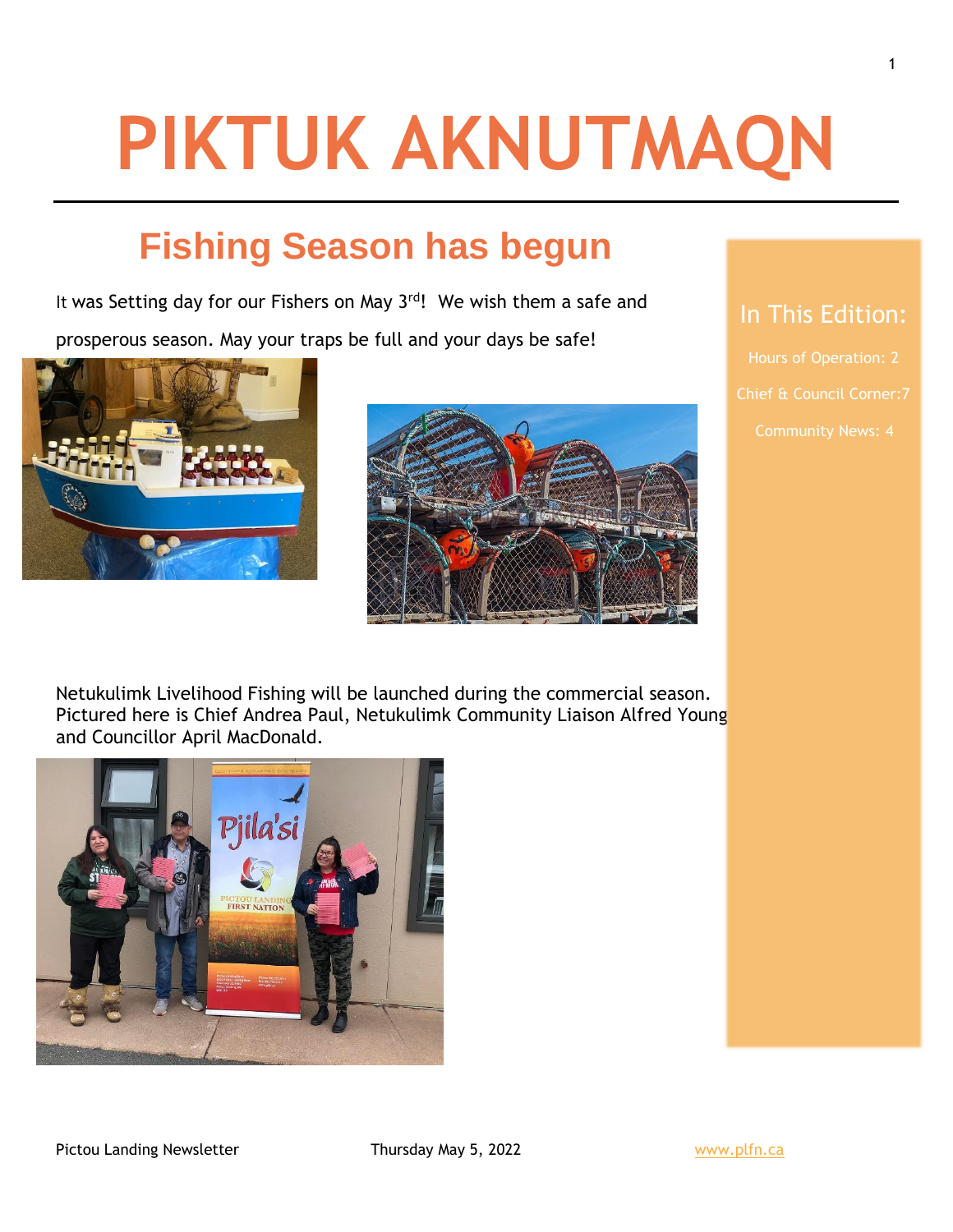

2

٦



| <b>Band Office Hours</b>                                                                              | <b>Health Centre Hours</b>                                                                              | <b>Garbage Day</b>                                                                                                          | <b>Chief &amp; Council</b><br><b>Meetings</b>                                                                                                                                                                                |
|-------------------------------------------------------------------------------------------------------|---------------------------------------------------------------------------------------------------------|-----------------------------------------------------------------------------------------------------------------------------|------------------------------------------------------------------------------------------------------------------------------------------------------------------------------------------------------------------------------|
| Monday - Thursday<br>$9:00$ am - 4:00 pm<br>Friday<br>$9:00$ am - $3:00$ pm<br>Closed for lunch hour. | Monday - Thursday<br>$9:00$ am $-$ 4:00 pm<br>Friday<br>$9:00$ am - $3:00$ pm<br>Closed for lunch hour. | Collection is every<br>second Tuesday<br><b>Next Collection Date</b><br>is:<br>Tuesday May 17, 2022<br>Tuesday May 31, 2022 | The next Chief &<br>Council meeting is<br>Tuesday May 24, 2022.<br>To submit a letter or<br>request please email<br>janet@plfn.ca or<br>webmaster@plfn.ca or<br>you can drop off at<br>the front desk of the<br>Band Office. |
|                                                                                                       |                                                                                                         |                                                                                                                             |                                                                                                                                                                                                                              |
| <b>VCM Hours</b>                                                                                      | <b>Wolf Den Hours</b>                                                                                   | <b>Pictou Landing Pantry</b><br><b>Hours</b>                                                                                | <b>Fisheries Hours</b>                                                                                                                                                                                                       |
| Monday - Friday                                                                                       | Open 7 days a week                                                                                      | Tuesday                                                                                                                     | Monday - Thursday                                                                                                                                                                                                            |
| $7:00$ am - 11:00 pm                                                                                  | 9:00 am - Midnight                                                                                      | 1:00 pm $-3:00$ pm                                                                                                          | $9:00$ am - 4:00 pm                                                                                                                                                                                                          |
| Saturday- Sunday                                                                                      |                                                                                                         | Wednesday - Thursday                                                                                                        | Friday                                                                                                                                                                                                                       |
| $9:00$ am - 11:00 pm                                                                                  |                                                                                                         | $9:00$ am - $3:00$ pm                                                                                                       | $9:00$ am - $3:00$ pm                                                                                                                                                                                                        |
|                                                                                                       |                                                                                                         | 902.759.3805                                                                                                                | Closed for lunch hour.                                                                                                                                                                                                       |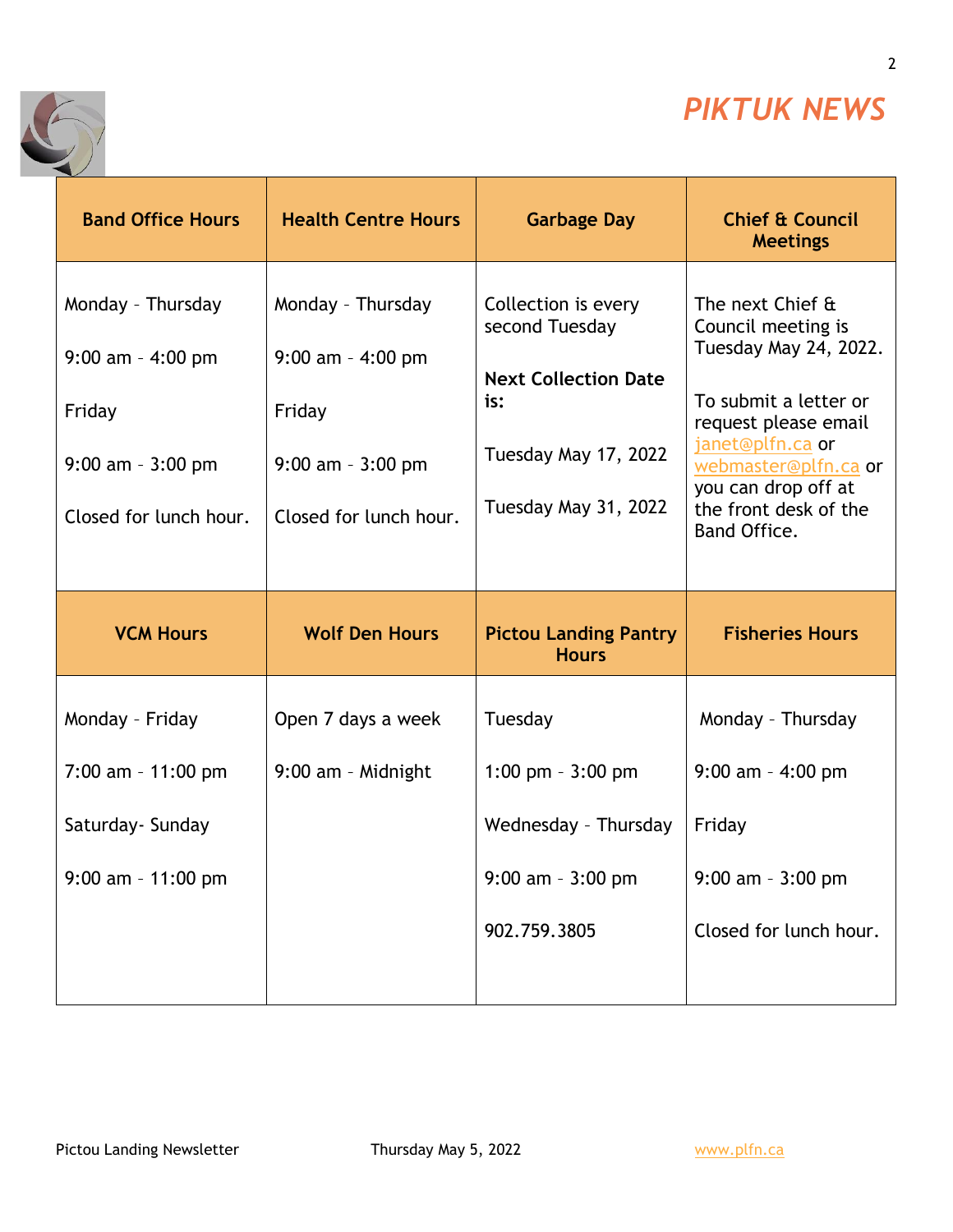## *Chief & Council Corner:*

Chief & Council meets on, 2022. To submit a letter or request please email [janet@plfn.ca](mailto:janet@plfn.ca) or [webmaster@plfn.ca](mailto:webmaster@plfn.ca) or you can drop off at the front desk of the Band Office.

A few highlights from the last meeting:

- Fishing Season has begun, we wish all our fishers a safe and successful season.
- Mi'kmaw Harvesters from Pictou Landing First Nation took to the waters under their community's Netukulimk Livelihood Fisheries Plan, to fish for a moderate livelihood. Like many Mi'kmaw communities, Pictou Landing has been working with their community members to develop a Netukulimk Livelihood Fisheries Plan, that outlines and provides community authority and management for their Constitutionally protected Right to fish for a moderate livelihood. Pictou Landing's authorized harvesters will be able to fish and sell, pursuant to their Right and according to their community Plan, with the understanding of Department of Fisheries and Oceans Canada (DFO).
- A new large bay door has been installed at the old gymnasium. This space will be used for future capital storage, projects to be worked on, etc.
- There will be a Mother's Day Meal happening on Saturday May 7 at the Training Centre. Dinners will be delivered to Elders. Pick up begins at noon.
- Dominic has left his role in fisheries and he now works in Capital. Dominic's Guardian role will be posted soon, so be on the look out.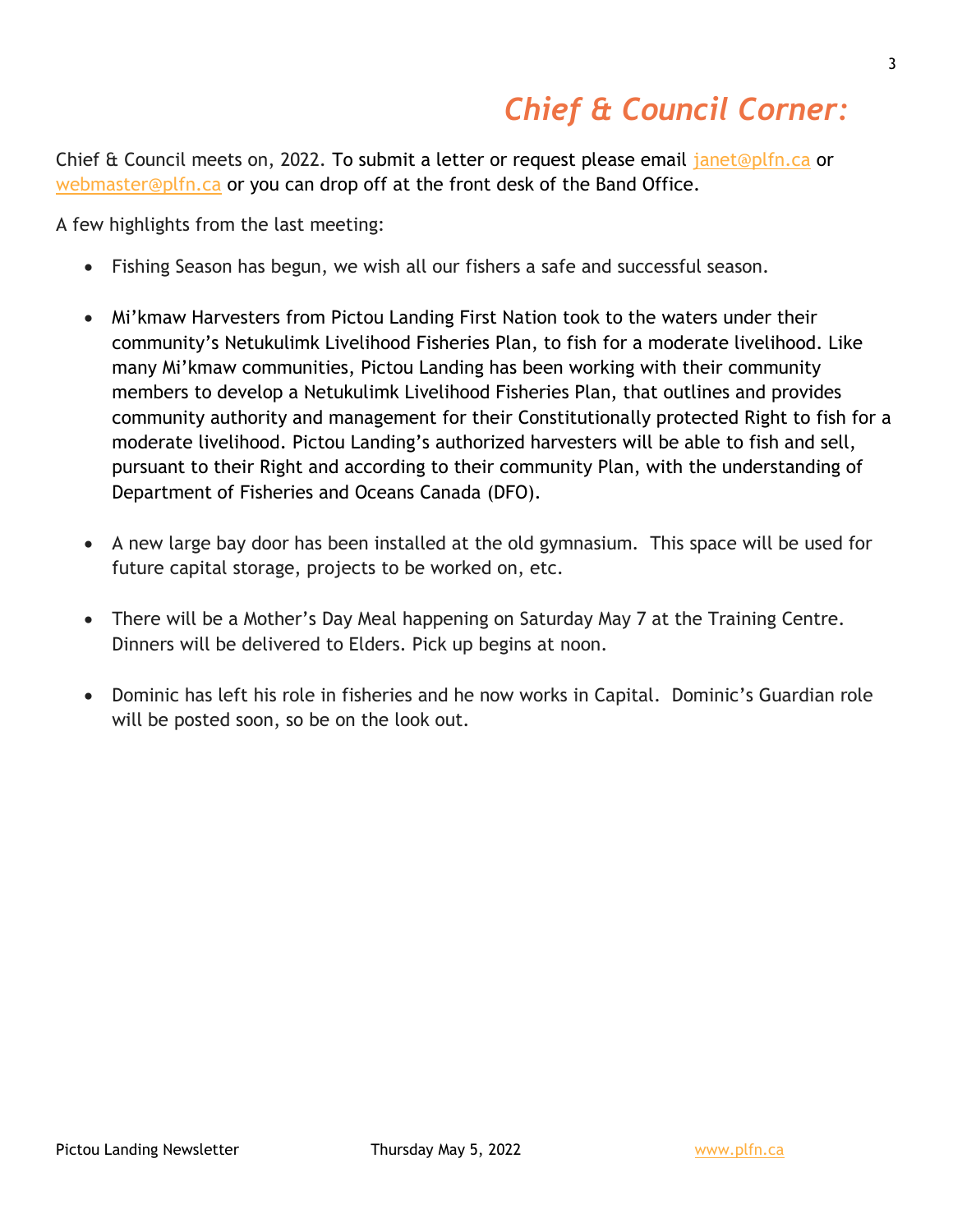#### **BASKET MAKING WORKSHOP**

A basket-making workshop will be taking place Saturday, May 28. The workshop will begin at 9:00 and will be in the meeting room above the Food Bank. Priority given to community people who have not made a basket yet.

The following people expressed an interest on my FB post (March 25):

- 1. Fran Nicholas
- 2. Marsha Herney
- 3. Karen Boyles
- 4. Tonya Francis
- 5. Sylvia Francis
- 6. Andrea Paul
- 7. April Nicholas
- 8. Natasha Bernard
- 9. Haley Bernard
- 10.Keegan Worthen
- 11.Carl John Thomas
- 12.Chelsea Prosper
- 13.Michelle LeBrun
- 14.Mattio (do not know his last name
- 15.Katie Paul
- 16.Alissa Francis

**Please confirm by May 18, to Sheila if you will be taking this workshop.**

#### Notice from Social Department:

Power bills should be submitted on time to avoid disconnection.

New social applications are due on May 13.

Sewing classes are open to anyone and are held at the old school on Tuesday's & Wednesday's 6:00pm to 9:00 pm.

#### Notice from the Boat Harbour Project:

From NS Lands:

An application has been submitted to IAAC requesting an extension to the CEAA 2012 legislated time limit which prescribed that CEAA 2012 environmental assessments were to be completed by August 2022. Based upon our discussions with IAAC, we have asked for a two-year extension to the time limit, so to August 2024.

Pictou Landing Newsletter Thursday May 5, 2022 [www.plfn.ca](http://www.plfn.ca/)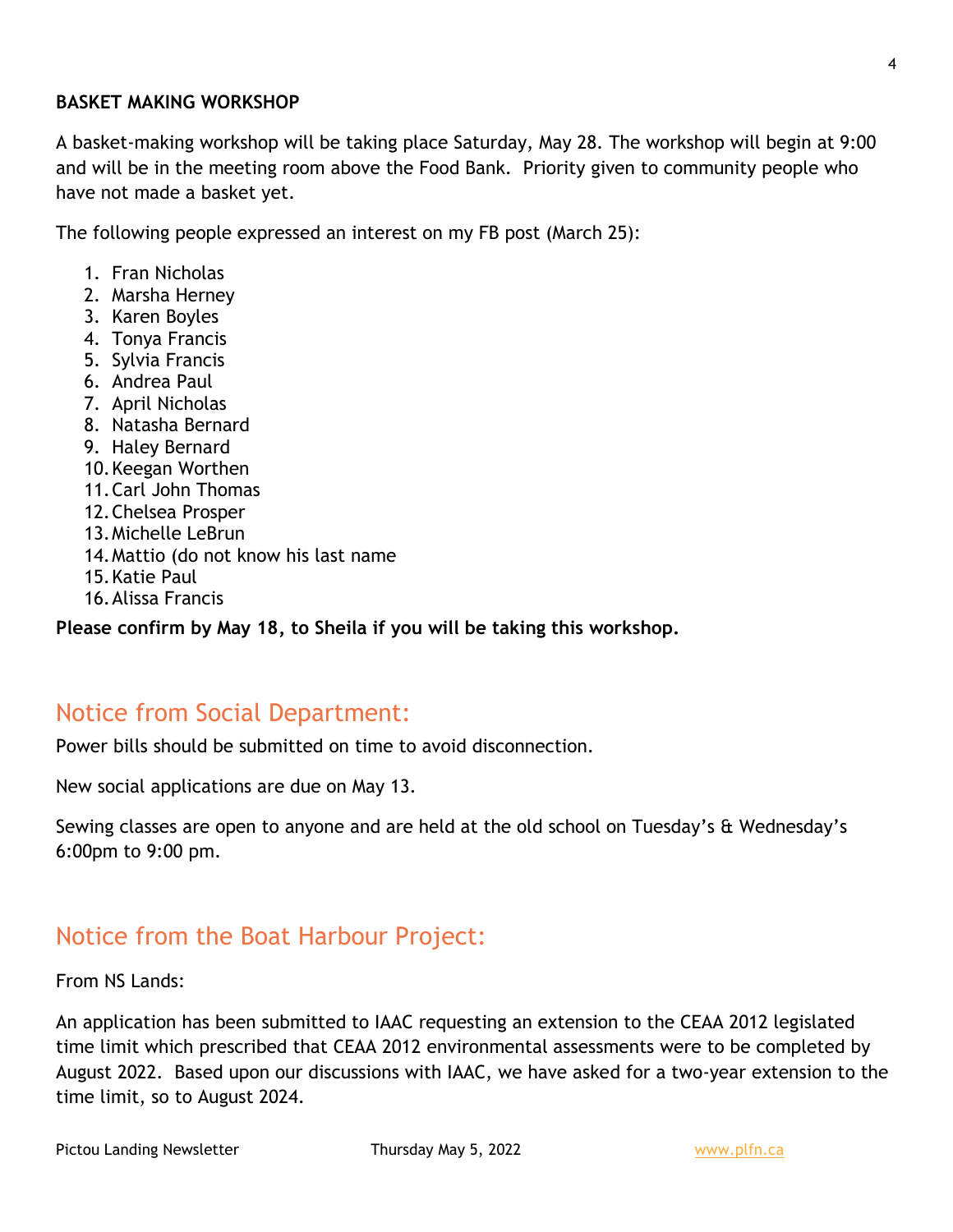#### Notice from Education Department:

Sheila is working on getting a Teaching Kitchen for the school & community. As plans are being finalized, she is looking for donations of kitchen equipment in good condition. This would be mixing bowls, dishes [Corel style not stone wear; it chips too easily], mugs, etc. If you are spring cleaning and you have stuff to get rid of and it is in good condition, let Sheila take it off your hands.

As for the location of this kitchen, hopefully plans will be finalized in the next couple of weeks and we will let the community know.

#### Notice from the Health Centre:

#### **Update from Health Centre: Medical Car is running again:**

The new medical driver is Sandy Carter, he is available for medical drives starting April 27, 2022. Medical drives to, New Glasgow, Trenton, Stellarton, Westville, in the future we will look at the possibility of adding Pictou.

Please call Ashley at the health center 24 hours in advance to book the medical driver for an appointment.

- The medical driver begins at 9am and the last run is at 3 pm.
- Any form of abuse (physical/verbal/) will not be tolerated. Be respectful.
- The medical driver will pick up RX
- The medical driver takes you to your appointment and back home. No coffee / groceries/bank stops.

**The province has made some changes for booster doses for individuals 55 and older and 12- 17 year old's.** A second booster dose have been approved for individuals in First Nations communities 55 years of age and older. You are eligible if you meet the below criteria.

- 55 years or older.
- It is advised to wait 90 days after you have had covid before getting your booster.
- It has been at least 120 days since your first booster dose.

Anyone in the age group of 12-17 years of age is eligible for a Pfizer booster.

- It is advised to wait 90 days after you have had covid before getting your booster.
- Must have received your second dose of vaccine at least 168 days ago.

If you are interested and meet the criteria for having your booster dose or first or second dose of the Pfizer vaccine, please call the Health Centre to arrange an appointment our first clinic will be May 11th from 3pm-6pm.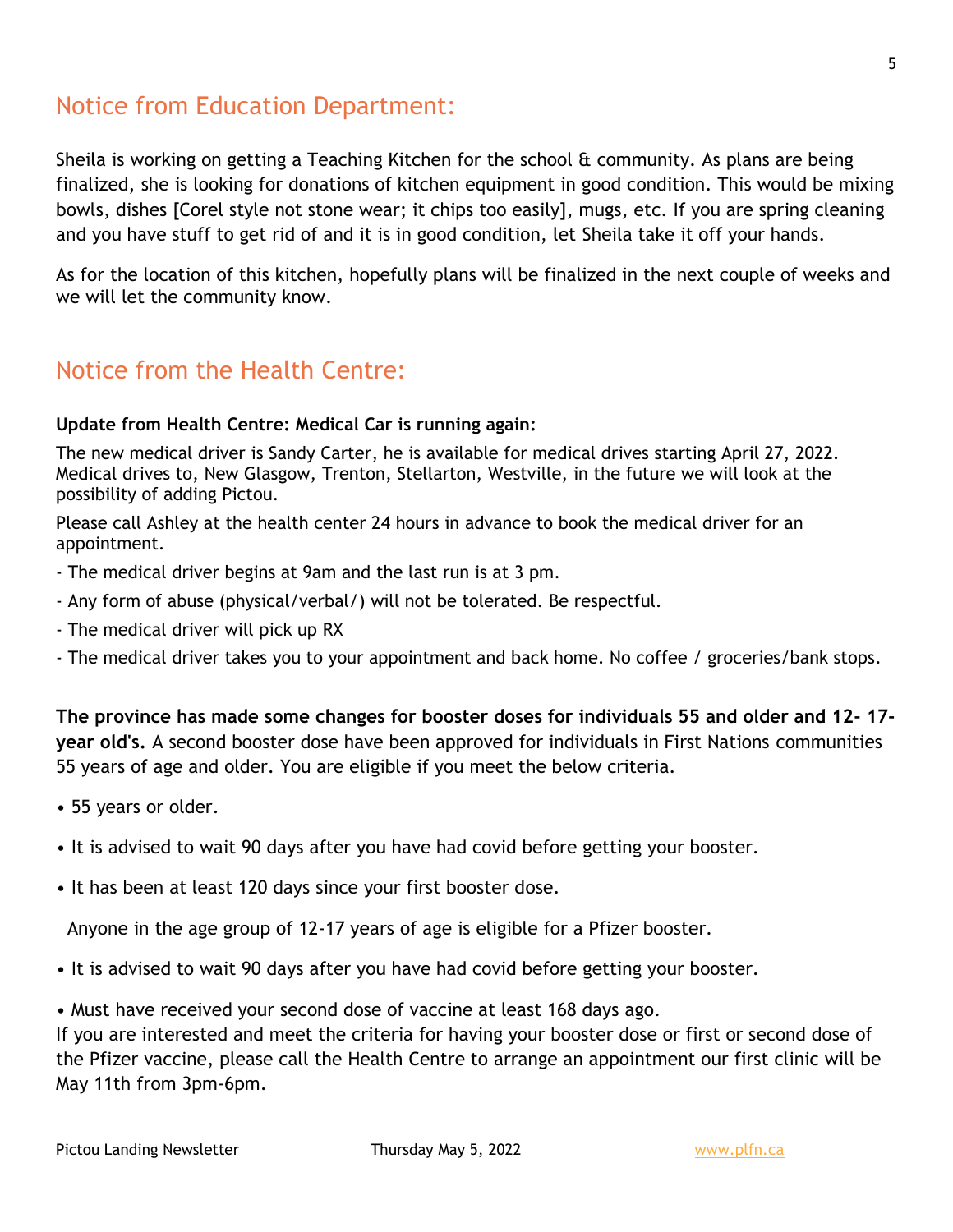#### Notice from Housing Department:





May 02, 2022

#### RE: Notice of Housing Inventory Data Collection - Pictou Landing First Nation

Dear Community Member,

The Confederacy of Mainland Mi'kmaq in collaboration with Pictou Landing First Nation will be in community performing housing condition assessments of the Pictou Landing First Nation housing stock between May 2022 and December 2022.

Greg Smith (CMMNS) will be performing visual condition assessments of community housing units. This data will be used for both short-term and long-term maintenance planning and validating the existing needs for future development.

One week's notice will be provided to residents with a proposed date and time of inspection. If you are unable to accommodate the inspection at the time requested, please contact Albert Denny or Greg Smith at greg.smith@cmmns.com or by phone at (902) 324-2571.

Should you have any questions or want more information on the Housing Condition Assessment program, please feel free to contact Greg Smith at CMM.

Wela'lin

Greg M. Smith

**Housing/Building Inspector** greg.smith@cmmns.com Cell - (902) 324 2571 Office - (902) 895 6385